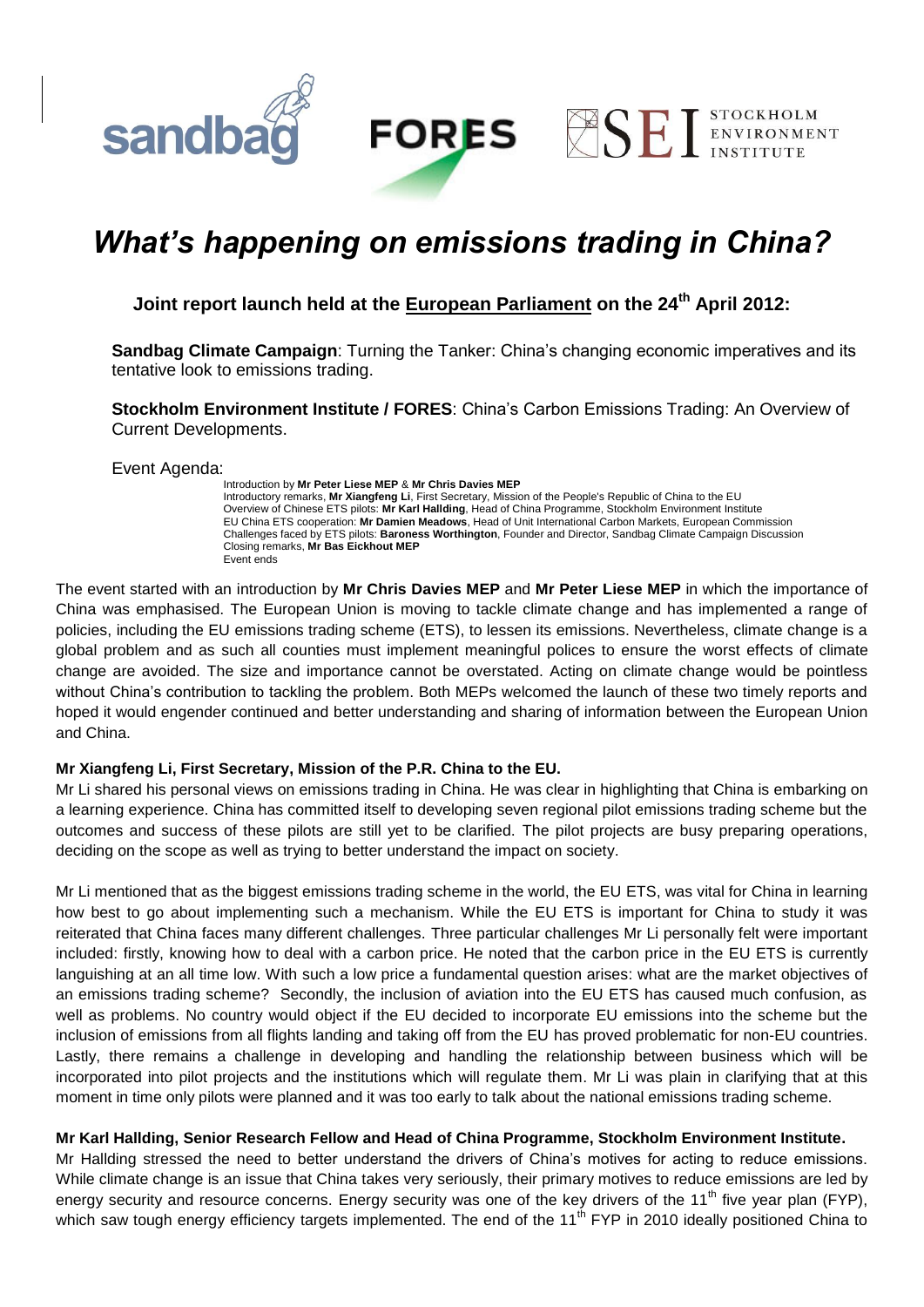re-package their energy policy in the  $12<sup>th</sup>$  FYP alongside a climate change narrative, thus allowing them to take on a carbon intensity target. Furthermore China understands that its traditional command and control measures are becoming less effective and there is a need to transition to using more efficient policy tools. The  $12<sup>th</sup>$  FYP initiates this transition with the introduction of innovative policy tools, including emissions trading.

It's important to note that no carbon trading is currently taking place in the pilot emissions trading projects, despite there being a number of active exchanges. There is some movement of voluntary and clean development mechanism (CDM) credits but this is not related to the pilots. The pilots are there to start to prepare the ground for a national ETS by developing the infrastructure and seeing how different ETS models would work in China's various regions. Guangdong is currently the most advanced pilot. Perhaps unsurprising given its reputation for being a bold hub for market reform used to setting trends. Mr Hallding finished by likening China to 'the world', combining both rich and poorer regions in a complex mix, which brought an array of challenges.

#### **Mr Damien Meadows, Head of Unit International Carbon Markets, European Commission.**

Mr Meadows echoed comments made in the introduction about the importance of China acting to combat climate change. Every country has a responsibility and the EU has moved to take on its own. The EU ETS has been operational since 2005 and much has been learnt. Reliable emissions data was singled out as being of paramount importance to the functioning of an emissions trading scheme. He reminded the room that data and monitoring takes time to collect – the EU also started off with limited information.

Mr Meadows stressed that simplicity is one of the key lessons the European Union has to share. The EU is working with other countries in developing emissions trading schemes and it's looking forward to engaging with China more on this topic. Mr Meadows finished by explaining that despite the issues faced by the EU's scheme at the moment, emissions trading is still the key policy in terms of pricing carbon.

#### **Baroness Worthington, Founder and Director, Sandbag Climate Campaign.**

Baroness Worthington began by explaining Sandbag's motivation for writing a report on emissions trading in China and remarked on how quickly things had moved in less than two years since Sandbag's first trip to Beijing. While not proposed as a comprehensive overview of Chinese environmental policy; the report intends to act as a starting point for those wishing to better understand why and how China is changing to adopt progressive policy instruments to tackle growing environmental concerns. There remains a misconception in Europe about what is happening in China regards environmental issues – this needs to change.

Huge challenges remain in China but the establishment of pilot schemes is a very positive step. China has already announced pilot projects to be implemented in five municipalities - Beijing, Chongqing, Shanghai, Shenzhen and Tianjin - and two provinces - Guangdong and Hubei from 2013. Details are steadily emerging as to what these pilots may look like. Baroness Worthington also shared her personal experience of meeting with those involved in developing the pilots in China. She spoke of her excitement at meeting a highly competent and engaged group of people who were grappling with some difficult issues. These included the setting of appropriate absolute emissions limits, the need for separate markets for up- and down-stream emissions, and the need for price containment measures, especially since energy prices are regulated in China so there needs to be greater price certainty for price regulations to be adapted. The fact that the pilots were potentially short in duration meant that they would be chiefly about learning by doing and gathering data. A national scheme was expected in 2016.

With the introduction of emissions trading in New Zealand, Australia, South Korea, and now the pilots in China, Baroness Worthington speculated that it would not be long before the centre of the global carbon market shifted to the East. She also commented that the EU needed to fix its own policy as it was becoming increasingly difficult to promote it as world leading given the over-supply of emissions allowances and low carbon price.

#### The discussion was then opened to the floor for questions and comments, including from:

**Dr Matthew Brown, Head of Energy and Climate Change, Confederation of British Industry**, who hoped that the reports succeeded in their goal of informing people about what is happing in China with regards to emissions trading. He was also interested to better understand the timeline for the pilots and national ETS. He stressed that UK industry was looking for more guidance on what would be the level of ambition in the EU ETS in 2030. **Ms Vicky Pollard, European Commission** spoke of the need to manage expectations. The pilots are still in their infancy and it's likely